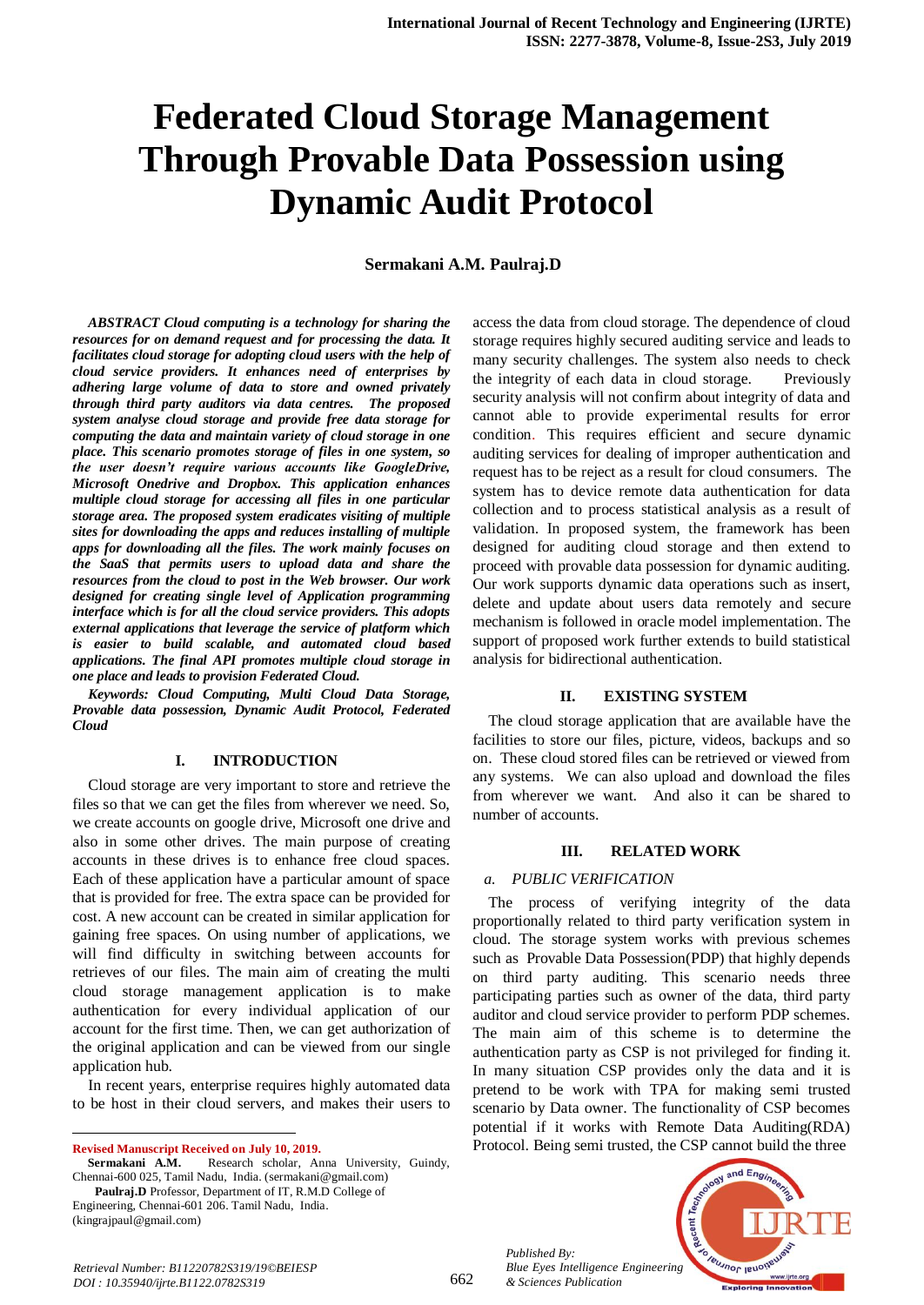#### **FEDERATED CLOUD STORAGE MANAGEMENT THROUGH PROVABLE DATA POSSESSION USING DYNAMIC AUDIT PROTOCOL**

level entity structure for auditing. The CSP model makes the user to send the data and it cannot authenticate the security challenge of the sender. In the previous schemes, CSP permits sender to send the data and it wont reflect information about data owner of the related file. And it may adopts information about owner through statistical analysis. With all this analysis PDP models support public verifiability in order to meet auditing as a service for overcome the security threats.

# *b) COMPUTATIONAL OVERHEAD ALLOCATION*

The considerable amount of computational load will be detected through RDA schemes for ensuring security and accuracy level for data verification. This requires study about remote networks when it is changed in topology level and all routing protocols have to indulge in same mechanism. The scheme utilizes levels of auditing protocol and the algorithm adopted for implement it. Through the operational unit the statistical analysis will be determine to verify the computational overhead. It depends on the operations on cloud data storage and specific about selection of routing protocol. Previous schemes such as RIP, EIGRP, and OSPF are utilized for generating operations in remote data and access easily through CSP. The following summary depicts the details about the operations of a dynamic routing protocol that adopted previously:

- 1. The main task of router is to send the data and receives messages through the routing protocol with its interfaces.
- 2. The information passed from router to other routers through sharing messages in the same routing protocol.
- 3. After learning remote networks, routers deal the routing information to other routers.
- 4. Every changes in the topology indicated to other routers through routing protocol.

In support of previous schemes, we propose the optimized allocation where cloud server will analyse the cloud data and storage capacity with computational overhead. Meanwhile the cloud server can able to manage the data storage and transfer the computation overhead to the third party dynamic auditing schemes for verification purpose. This scheme adopts more for producing high response in data storage and in need of verification of data owners.

## *c) ERROR HANDLING*

In recent years, research has been improved to find out more appropriate error handling mechanisms. This is the next level of federated cloud to check the files from cloud storage if they got corrupted by other cloud user's data. The recovery process with these documents need full potential to allot them to end users. The cloud user can delete the file and can switch to other files for processing. The arbitrary failures may arise due to some sensitive information in deleted files. The existing system doesn't cares about protecting sensitive data and errors in huge volume of data. The file operations invokes important data sets and failure case may arise if entire file deleted from the storage. It creates failure attempt and there will be rise huge loss for the cloud user. The proposed system involves finding of errors as well as to determine sensitive data after commit operation over the files. Thus these cases

are worth to recover in cloud data storage through provable data possession using dynamic audit protocol.

## **IV. PROPOSED SYSTEM**

Our proposed work has following goals:

- *Data Storage through public verifiability*: This system allows any cloud user to store the file on cloud and build the application. To allow anyone, not just the clients who originally stored the file on cloud drive applications, that gets verified for the login account verified through the database and stored in the cloud.
- *Dynamic audit protocol*: This makes the user to sync their cloud application accounts with the multi cloud storage management account and the data is possessed to get the files to have a token generated. The generated token is stored in the database and the same token is used for further login process.
- *Secured Provable Data Possession:* To enhance TPA for auditing with low communication cost and computation overhead complexity, the secure Provable Data Possession scheme is followed. The server transfers the load for verification proactively leads to calculation process and it can transfer a part of PDP scheme.

This paper enhances us to group all the drive accounts in a single application. The secure cloud storage should need scalable platform that builds applications and enhances the functionality. This adopts external applications that leverage the service of platform which is easier to build scalable, and automated cloud based applications. Hence, there is no need of switching between different accounts of cloud account on search of some files that have been stored.



# **Fig 1: System Architecture for Storage**

# **V. GENERATING AN API**

This attempts API that invokes accessing of files and explicitly builds cloud storage to access the object based storage. This can be marketed with generating API as explained in Fig 1 that stores multiple application under one storage place which is meant to be federated cloud. are built



*Published By:*

*& Sciences Publication*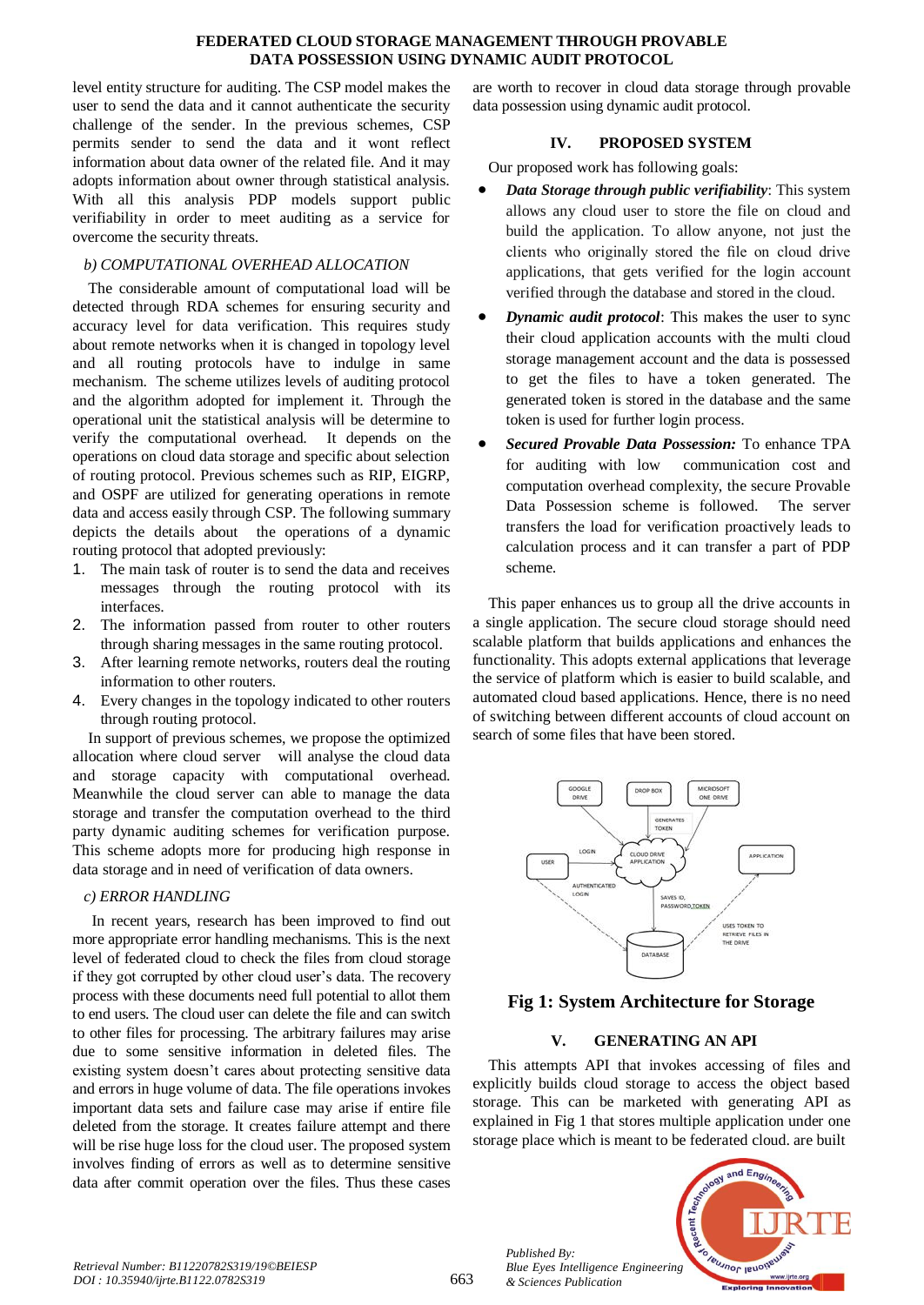on an object-based storage platform. This enhances high levels of scalability factors that offers easy access via Hypertext Transfer Protocol (HTTP). In some organization implementation of protocol level is highly preferable to make computation overhead in low complex level.

All the files are accessed through object-based storage and is performed through a web services application programming interface (API). The attempt of increasing web based file access is done through on either the Simple Object Access Protocol (SOAP) or through Representational State Transfer (REST) protocol. Though the enterprise organizations prefers their file access still they need industry-standard Common Internet File System (CIFS) or Network File System (NFS) protocols has to be implement.

The deployment in proposed scheme for cloud storage in the least disruptive manner, and there is no further gateway required for accessing the platform. As shown in Figure 1, a cloud storage gateway adopts a local file system packages to act as remote object-based storage platform. Enterprise organizations prefers their file access through industrystandard Common Internet File System (CIFS) or Network File System (NFS) protocols. The unique job of gateway is to translate the file that access to the appropriate web services API. It enhances platform enability and retrieves the file from the cloud, and to place them in the local file system for users to access.

The main aim of the file system is to check the your application and sends to the Drive API. This includes an authorization token and issued to the cloud user for authentication. The token plays the unique role to identify your application to Google.

This is authorized using **OAuth2.0** protocol.

## **AUTHORIZATION PROTOCOLS:**

Our proposed system uses One-Cloud to authorize requests. This protocol doesn't need additional authorization protocols which is supported for cloud storage support. If your application uses Google Sign-In, some aspects of authorization are handled for you. It authorizes requests with One-Cloud. The requests to the Drive API must be authorized by an authenticated user. The details of the authorization process, or "flow," for one-cloud vary somewhat depending on what kind of application you're writing. The following are the steps to adopt general process to all application types:

- 1. When the application got created, you register it using the [Google API Console.](https://console.developers.google.com/) Then account user from Google receives information regarding client ID and a client secret.
- 2. This will follow up by activation of Drive API in the Google API Console. (If the API isn't listed in the API Console, then skip this step.)
- 3. The submission process need access to your application when it requires for user data, it asks Google for a particular scope of access.
- 4. The authorization of user data is done through consent request in Google page to get permission from the user.
- 5. After user provides the details it approves the user for accessing the files in the one-cloud drive.
- 6. Once user got approval, then Google submits your request and sanction your application a short-lived **access token**.
- 7. Automatically the processing of your application requests get sanctioned and further process of attaching the access token to the request will be continue.
- 8. If Google determines that your request is authenticated and the token are valid, it returns the requested data.

Some flows include additional steps, such as using **refresh tokens** to acquire new access tokens. This will follow up the same procedure stated in authorization protocols.

## **VI. API CONNECTION & RESULTS**

The proposed system involves easier qay to receive the API generation and Once you've [generated your API](https://www.lessannoyingcrm.com/help/topic/API_Getting_Started/2/Generating+your+API+Token)  [Token](https://www.lessannoyingcrm.com/help/topic/API_Getting_Started/2/Generating+your+API+Token), then it is easy to generate API for all other applications. The job of accessing files is done through HTTP request and it can be taken by sending request to api.lessannoyingcrm.com. You can use POST, GET, or whatever else you want (it's all the same to us).

The working principles of API involved from same URL that attached to it. This passes the information regarding the parameters and accessing rights to all the cloud users. All API requires parameter that passes for accessing the files. Once attempt got succeeded then four parameters can be followed for considering all types of file access from Google drive API call,

- 1. **UserCode**  the unique code identifying who you are (you get this when you generate your API Token)
- 2. **APIToken**  the security credentials which will give you access to the API
- 3. **Function** the name of the function you want to call (like "CreateContact")
- 4. **Parameters -**a JSON-encoded array of parameters to pass to the function



*Published By:*

*& Sciences Publication*